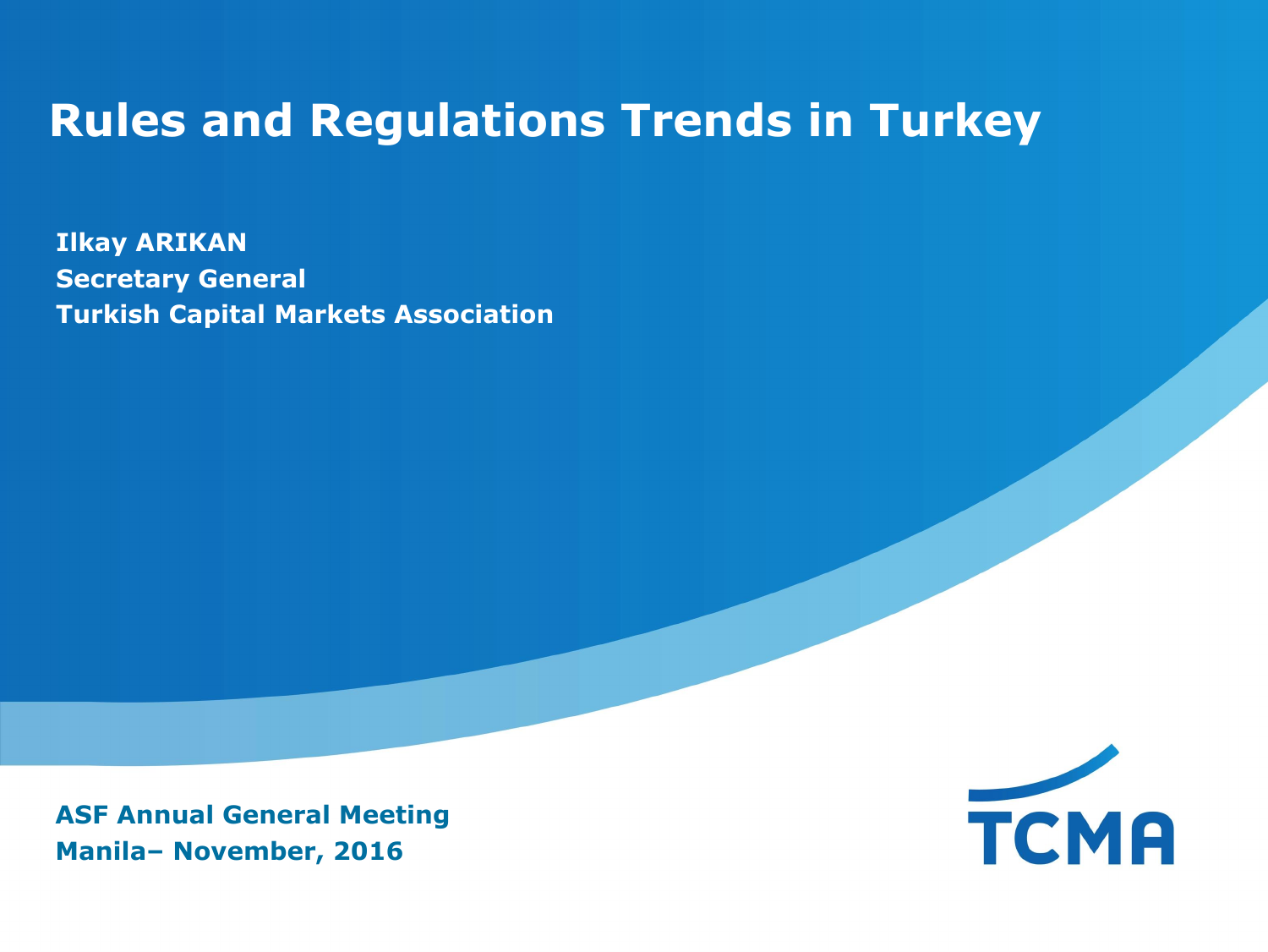#### **LANDSCAPE IN THE TURKISH CAPITAL MARKETS**

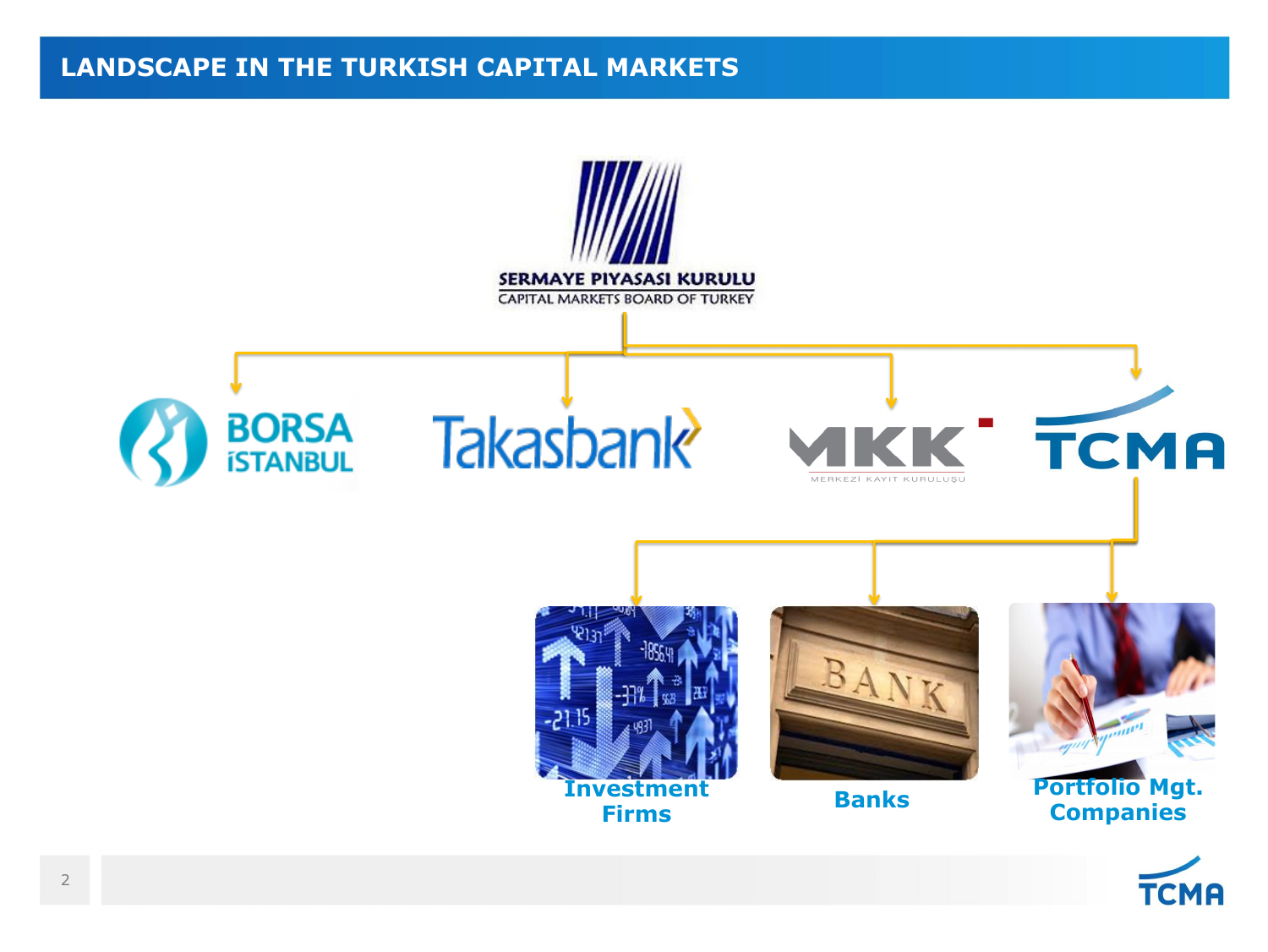

- **Turkey's shift to GMT+3 time zone**
- **Borsa Istanbul's operating hours changed to 09:40-18:10 as of November 2016**

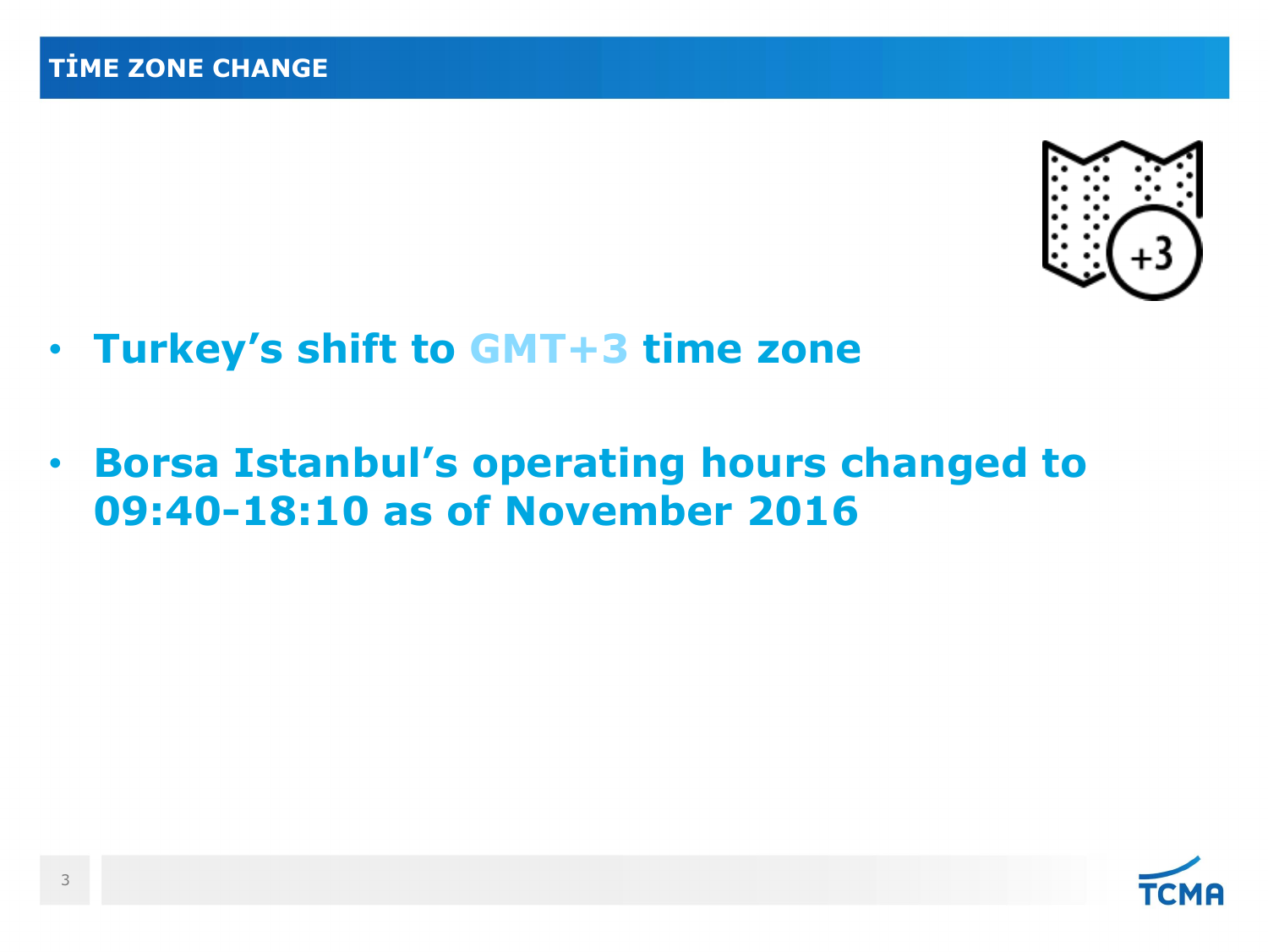- **A new auto-enrolment system introduced, in addition to the existing voluntary private pension system**
- **Target is 15 mn. participants (Current: 6.5 mn)**
- **Passed law in August 2016, going live in January 2017**
- **Applicable to all employees under the age of 45**



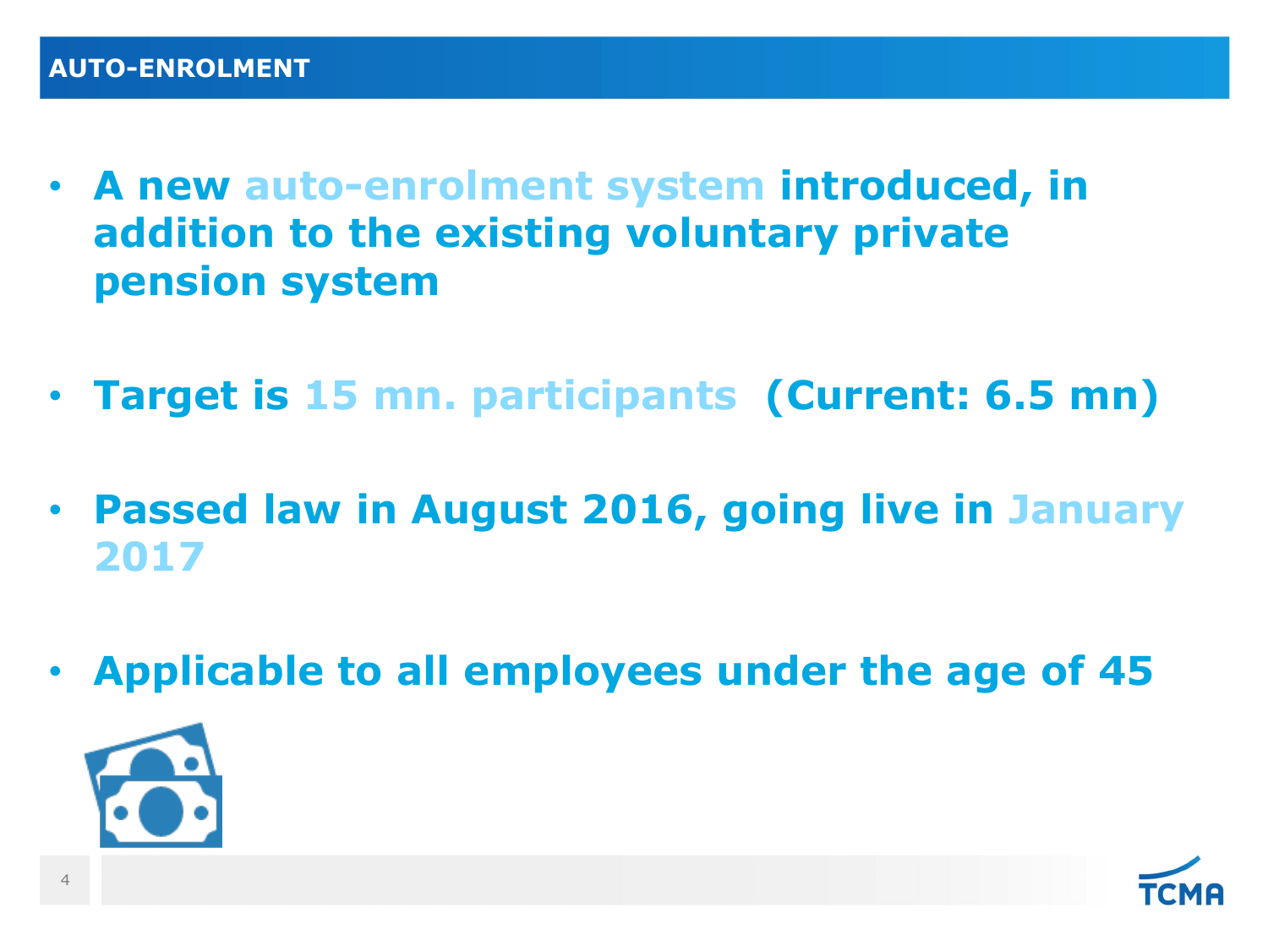### **Expected outcomes:**

- **promote financial markets**
- **limit market volatility and stabilize economy**
- **support infrastructure projects**

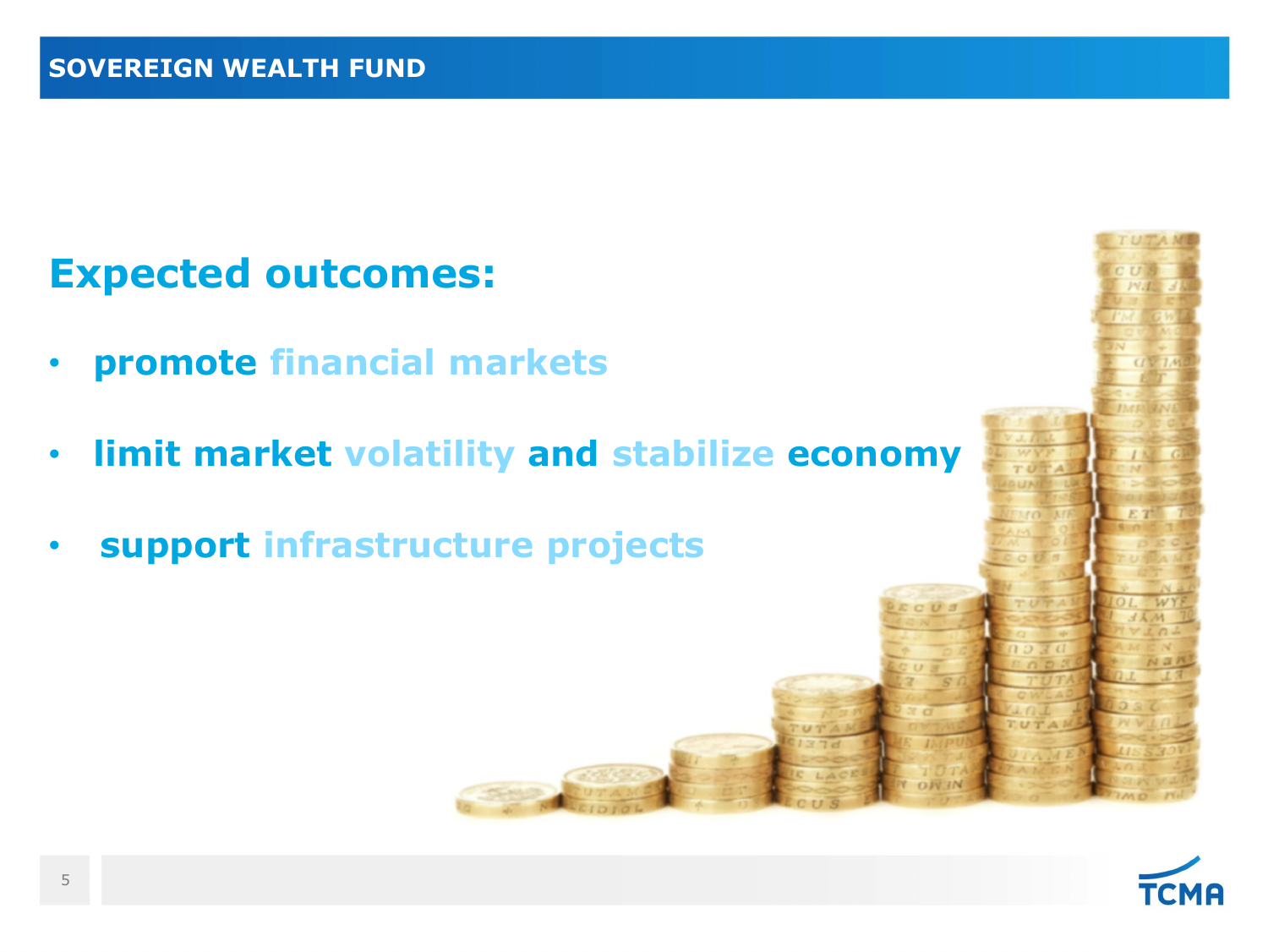- **Corporate bonds picked up in 2011 with decreasing interest rates**
- **Recent defaults on corporate bonds**
- **Industry leaders convened under TCMA**
- **Increased supervision and regulation expected from the regulator**



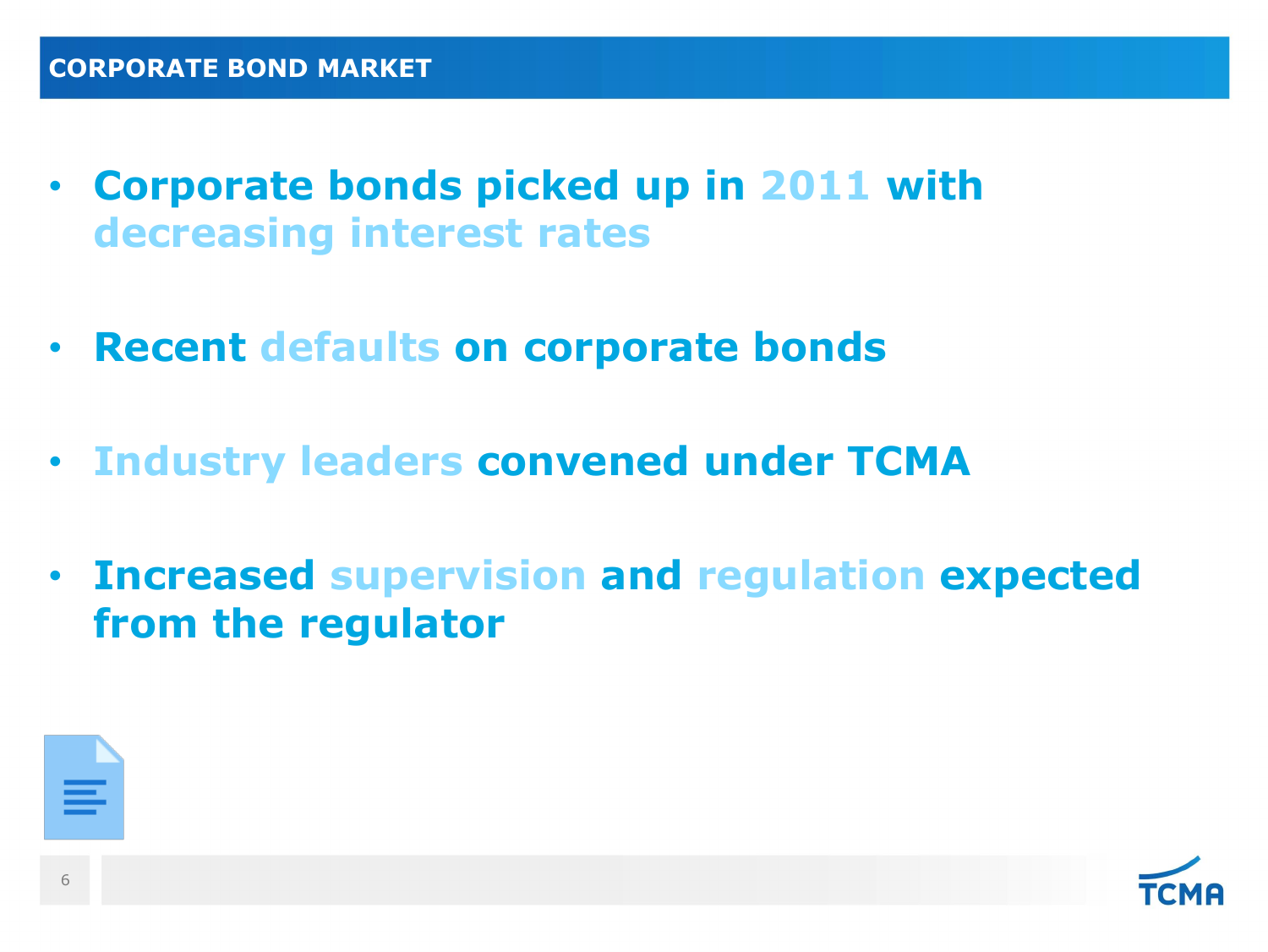- **Sharia Board at TCMA**
- **Interest-Free Finance Coordination founded**
- **Turkey to become key player in Islamic Finance**



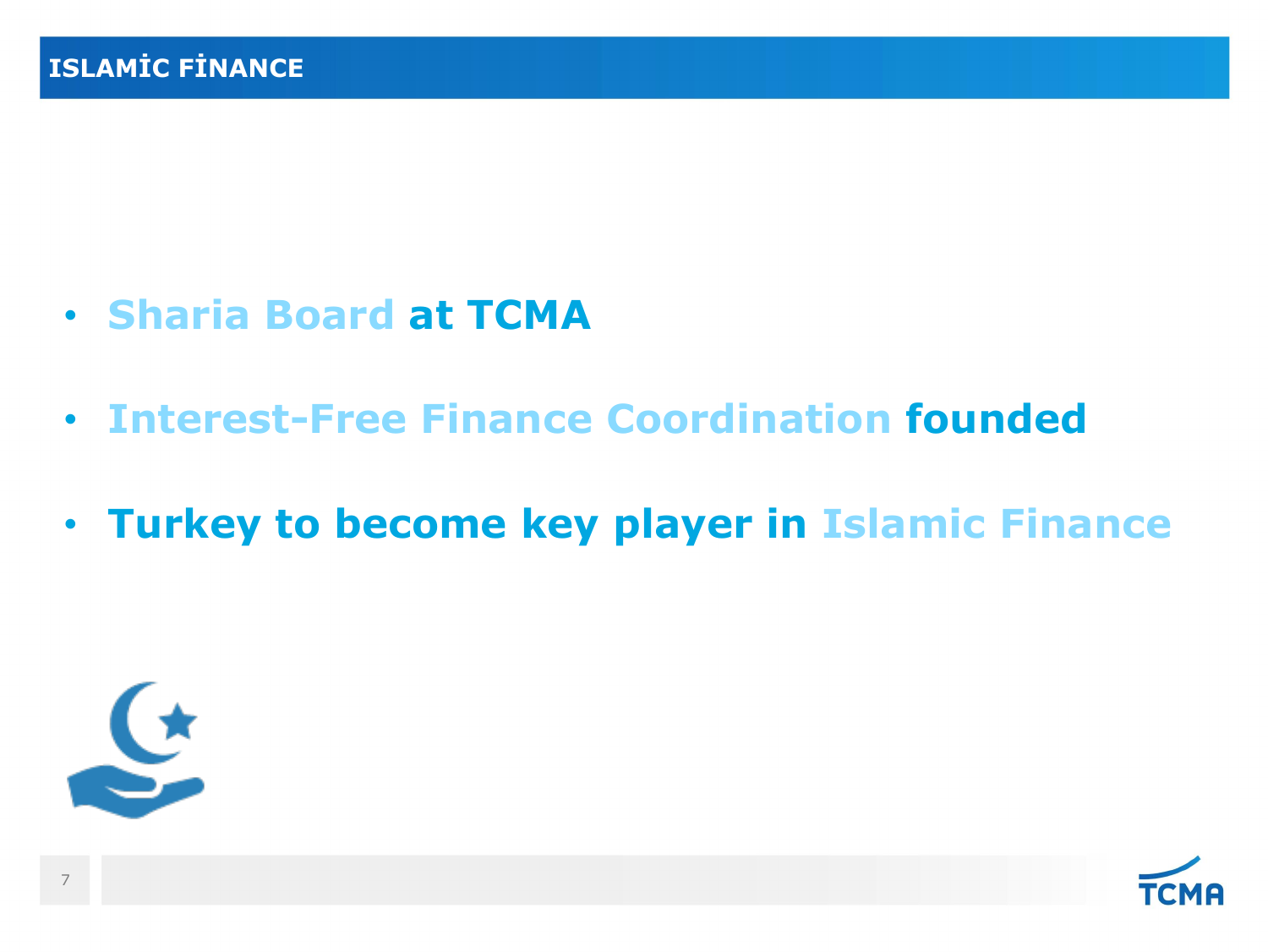### **A NEW ERA IN THE TURKISH CAPITAL MARKETS**



**TCMA**